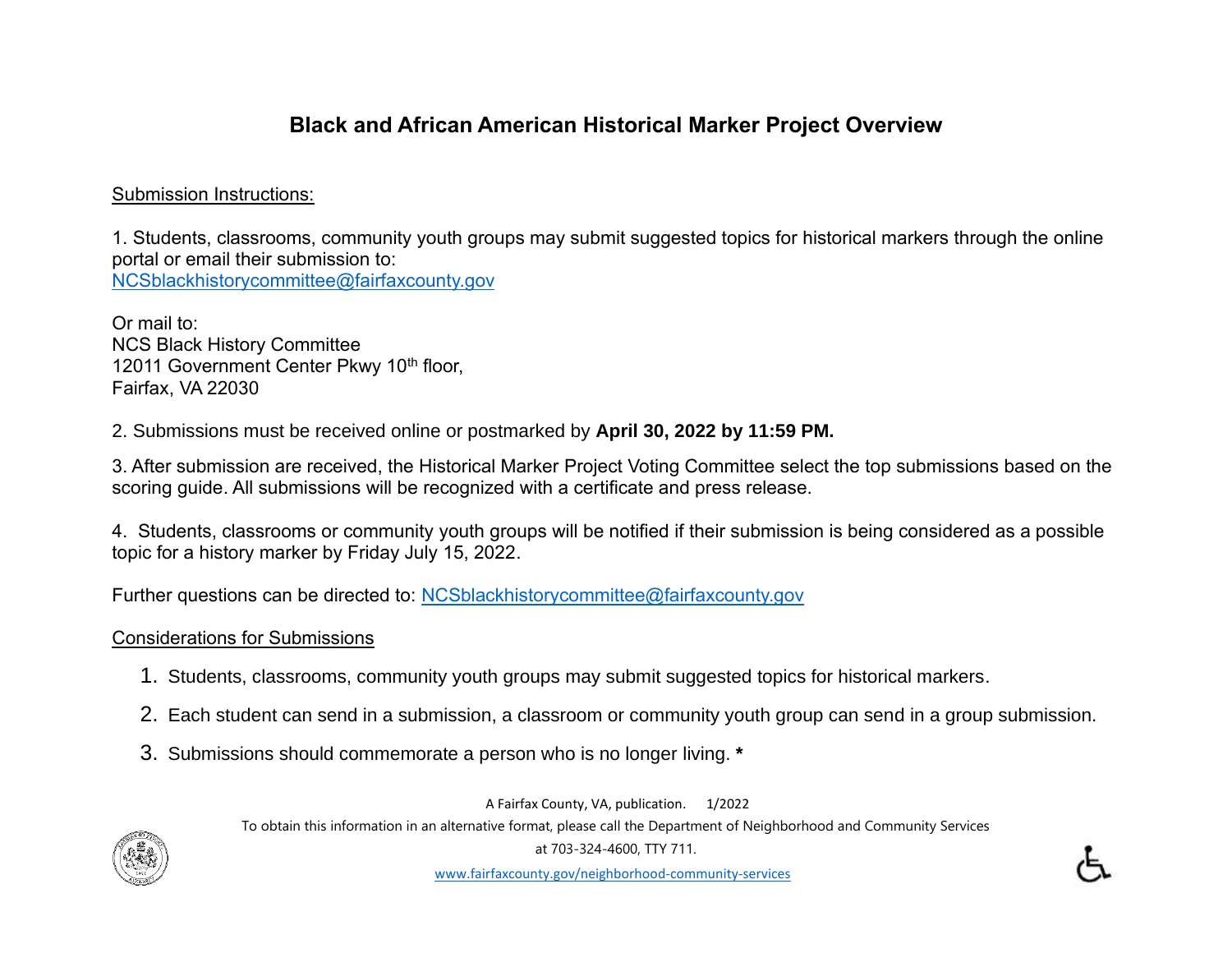- 4. Submission for a place or event made history at least 50 years ago. **\***
- 5. Submissions must be relevant to Fairfax County's history.
- 6. Submissions must honor an African American locally and be clear, informative and provide sources of historical accuracy; including oral history, news articles, webpages (excluding Wikipedia), books, etc.

The Fairfax County History Commission, Fairfax County Public Schools, Fairfax County Public Library will make resources available for all students in Fairfax County.

**\***With History Commission approval, an exception may be made.

A Fairfax County, VA, publication. 1/2022



To obtain this information in an alternative format, please call the Department of Neighborhood and Community Services at 703-324-4600, TTY 711.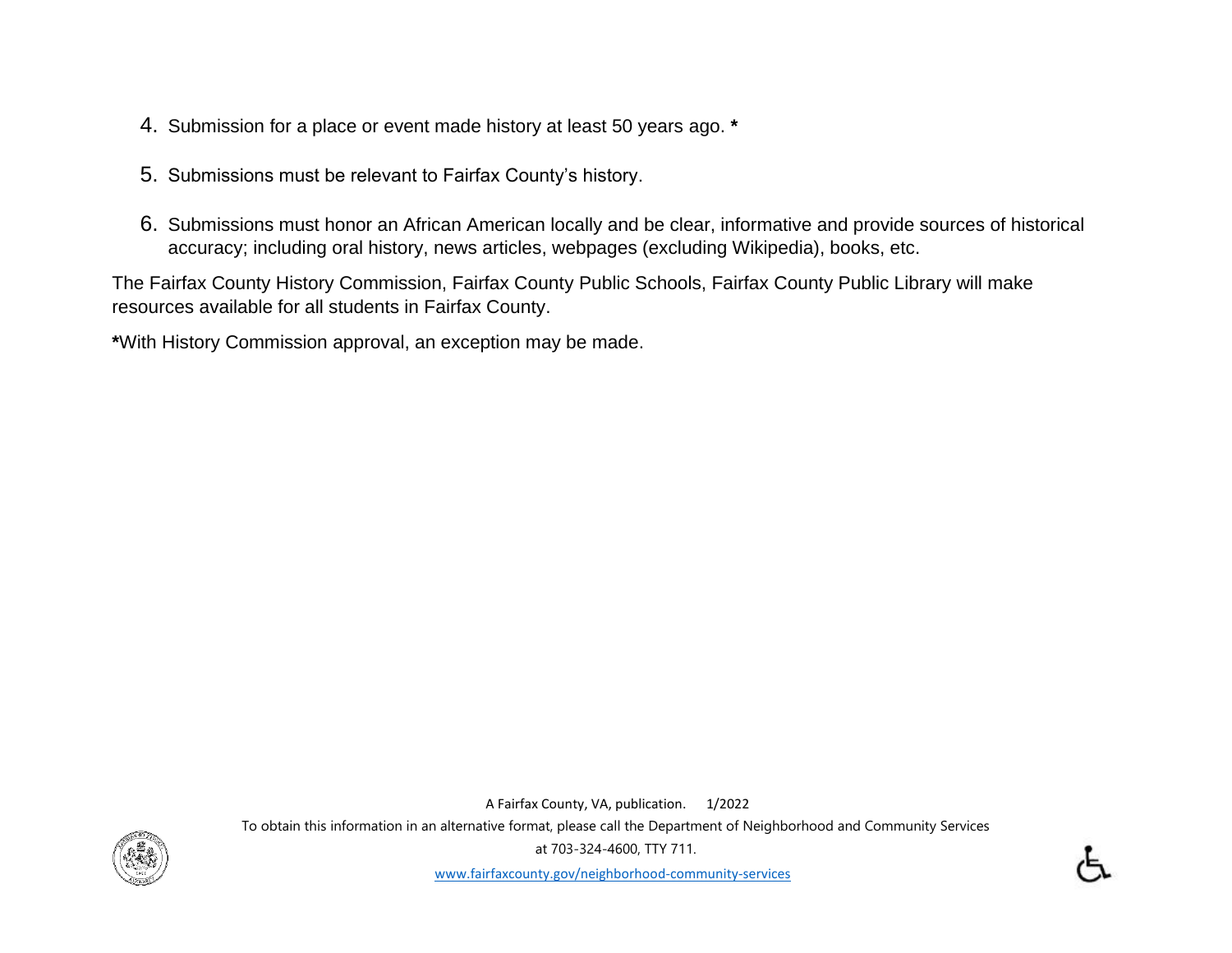## **Scoring Guide for Historical Marker Project**

Name of Student, Name of Classroom, Community Youth Group, Teacher or Sponsoring Adult

 $\mathcal{L}_\mathcal{L}$  , and the set of the set of the set of the set of the set of the set of the set of the set of the set of the set of the set of the set of the set of the set of the set of the set of the set of the set of th

Contact Information, Name and Email(s):

Grade Level \_\_\_\_\_\_\_\_\_\_\_\_\_

Name of School Attending \_\_\_\_\_\_\_\_\_\_\_\_\_\_\_\_\_\_\_\_\_\_\_\_\_\_\_\_\_\_\_\_\_\_\_\_\_

\_\_\_\_\_\_\_\_\_\_\_\_\_\_\_\_\_\_\_\_\_\_\_\_\_\_\_\_\_\_\_\_\_\_\_\_\_\_\_\_\_\_\_\_\_\_\_\_\_\_\_\_\_\_\_\_\_\_\_

Topic\_\_\_\_\_\_\_\_\_\_\_\_\_\_\_\_\_\_\_\_\_\_\_\_\_\_\_\_\_\_\_\_\_\_\_\_\_\_\_\_\_\_\_\_\_\_\_\_\_\_\_\_\_\_\_

Voting Committee Member's Name \_\_\_\_\_\_\_\_\_\_\_\_\_\_\_\_\_\_\_\_\_\_\_\_\_\_\_\_\_\_\_\_\_\_\_\_\_\_\_\_\_\_

A Fairfax County, VA, publication. 1/2022



To obtain this information in an alternative format, please call the Department of Neighborhood and Community Services at 703-324-4600, TTY 711.

[www.fairfaxcounty.gov/neighborhood-community-services](https://www.fairfaxcounty.gov/neighborhood-community-services)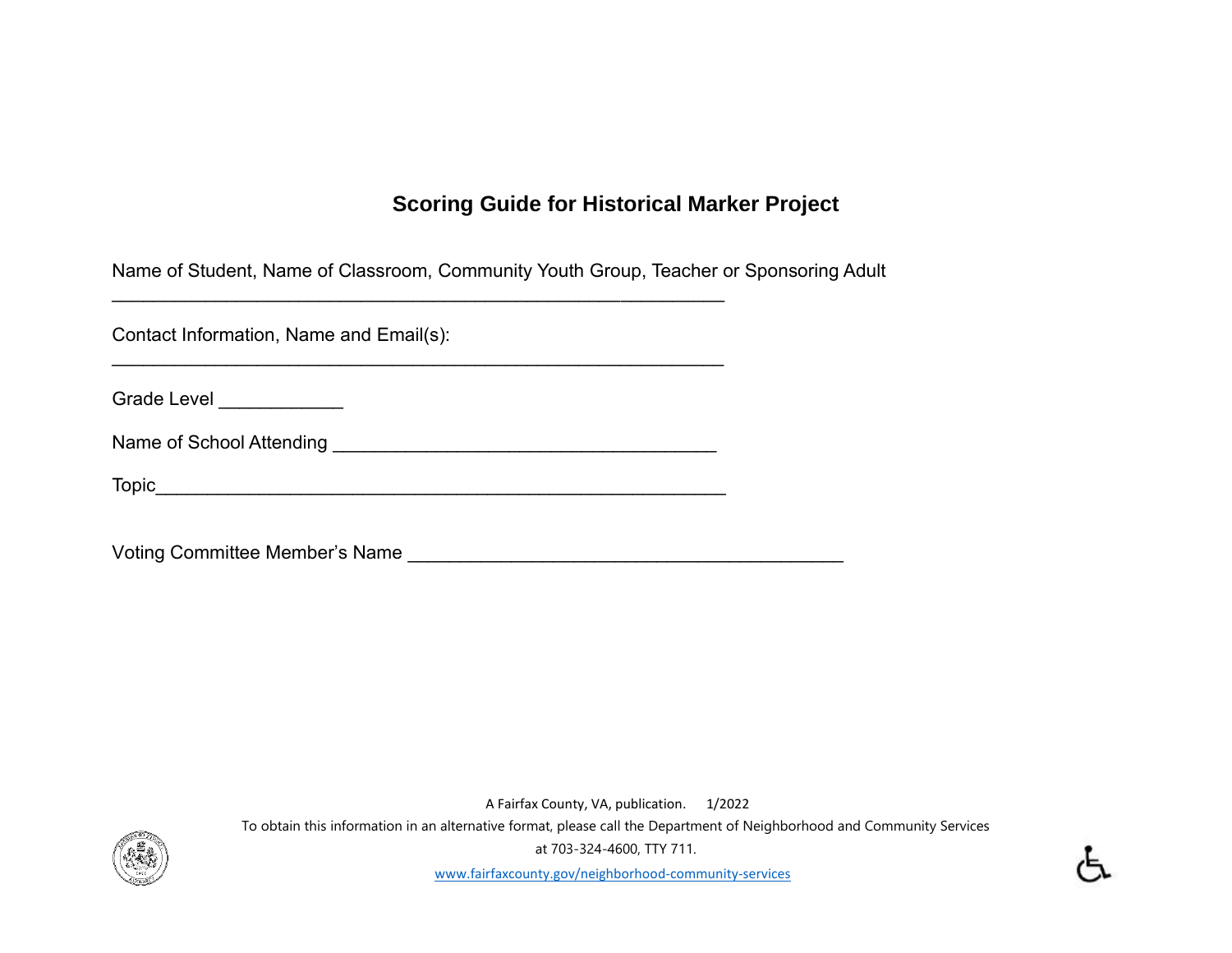|                                      | <b>Exceeds criteria</b><br>5 points                                                                                                                                                                                                                | Meets criteria<br>3 points                                                                                                  | Does not fully meet criteria<br>1 point                                                                                                   |
|--------------------------------------|----------------------------------------------------------------------------------------------------------------------------------------------------------------------------------------------------------------------------------------------------|-----------------------------------------------------------------------------------------------------------------------------|-------------------------------------------------------------------------------------------------------------------------------------------|
| <b>Relevance and</b><br>significance | The submission commemorates a<br>significant person, place, or event<br>in Fairfax County's African<br>American history and illustrates<br>how African American experiences<br>and contributions shaped Fairfax<br>County's past and present.<br>5 | The submission commemorates a<br>person, place, or event connected<br>to Fairfax County's African<br>American history.<br>3 | The submission does not fully<br>commemorate a person, place, or<br>event connected to Fairfax<br>County's African American history.<br>1 |
| <b>Clarity and</b><br>persuasiveness | The submission makes a<br>compelling argument for the<br>significance of the proposed<br>person, place, or event.<br>5                                                                                                                             | The submission makes an effective<br>argument for the significance of<br>the proposed person, place, or<br>event.<br>3      | The submission makes an unclear<br>or underdeveloped argument for<br>the significance of the proposed<br>person, place, or event.<br>1    |
| <b>Evidence and</b><br>research      | The submission is supported with<br>adequate and appropriate<br>evidence that highlights<br>marginalized or underrepresented<br>perspectives and experiences.<br>5                                                                                 | The submission is supported with<br>adequate and appropriate<br>evidence. Listing of sources<br>3                           | The submission is supported with<br>insufficient evidence.<br>Not citing any sources<br>1                                                 |

A Fairfax County, VA, publication. 1/2022

To obtain this information in an alternative format, please call the Department of Neighborhood and Community Services



at 703-324-4600, TTY 711.